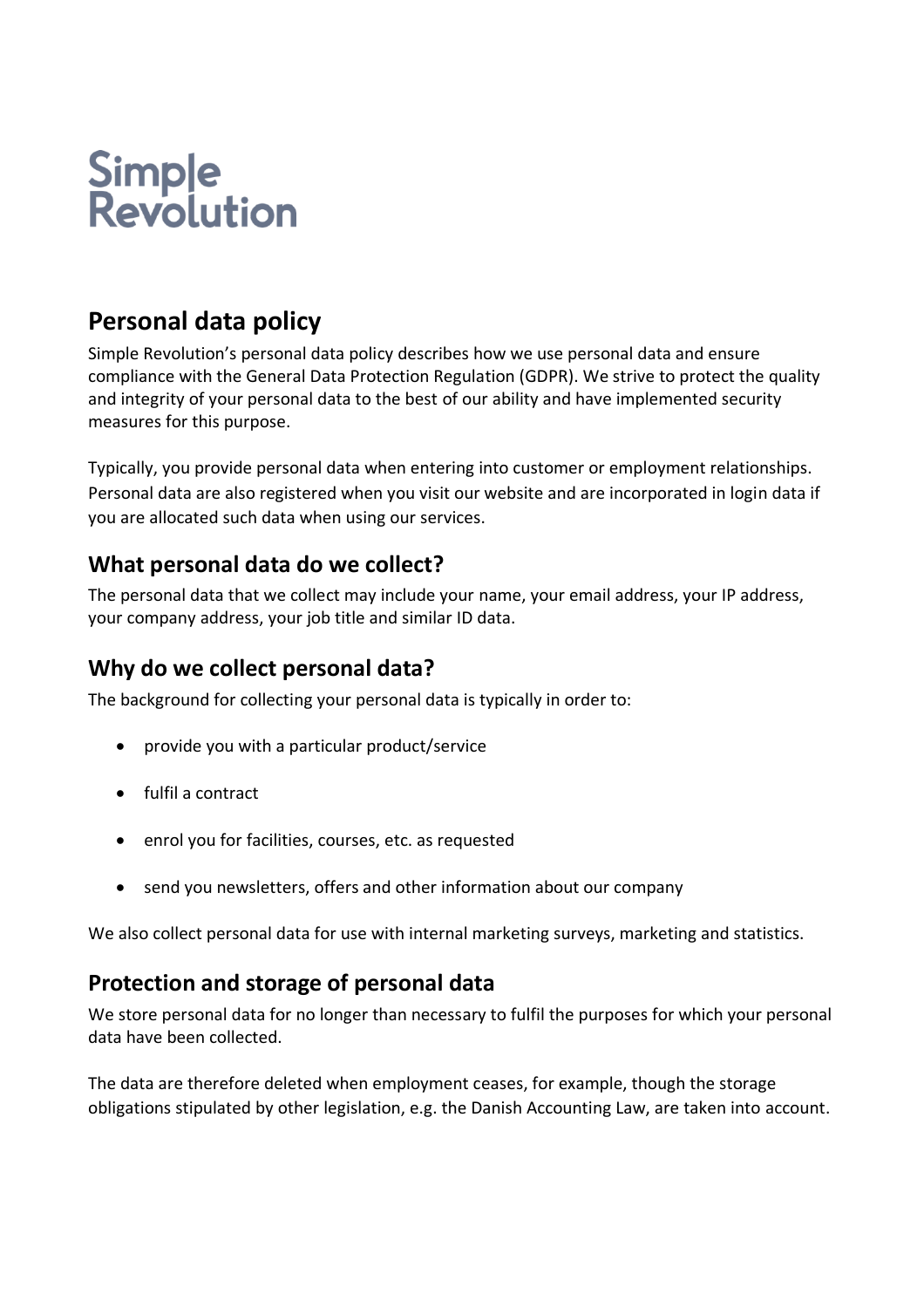#### **Sharing**

Your personal data may be shared with units and companies belonging to Simple Revolution, including subsidiaries and associated companies. We may also share your personal data with public authorities or other third parties to the extent that this is in accordance with current legislation, or if instructed by a competent court to pass on information.

Your personal data will not be disclosed to any external parties without your prior consent unless there is a legal basis for this. We neither use nor share your personal data for marketing purposes, including the distribution of emails with advertising content, unless you have requested and given your prior acceptance.

#### **Processing at third parties**

Simple Revolution can choose to use data processors, including software providers, website hosting, social and professional media, backup, security and storage [providers]. We will instruct these data processors to treat your personal data on our behalf, and we enter into special agreements on this subject. Data processors only process your personal data for the specific purposes intended when collected.

We require that these data processors undertake to process your personal data confidentially and take the necessary technical and organisational security measures against information being accidentally or illegally destroyed, lost or impaired, or being disclosed to third parties, misused or otherwise processed in breach of GDPR.

Your personal data may be transferred to other countries outside EU/EEA, and countries that do not have laws providing special protection of personal data though, by virtue of EU regulation, they will be obliged to comply with these rules.

# **Use of website (cookies)**

Our website uses "cookies". A cookie is a small text file stored in the web browser on your computer, smartphone, iPad or whatever device you use for surfing the internet when visiting websites. Cookies enable your computer etc. to be recognised and they facilitate the collection of information on your behaviour on the net, including which pages and functions your browser visits, while ensuring that it functions in purely technical terms. In some cases, cookies are the only way to make a website function as intended. Cookies are passive files and cannot collect information on your computer or spread computer viruses or other harmful programmes. They are anonymous and contain no personal data. Cookies are used by the majority of websites.

You can deactivate cookies in your browser and still use our website.

Simple Revolution has ongoing access to statistical information about visitors to the website. It is not possible to identify individual people based on this information.

When you visit Simple Revolution's website, the following information about you is collected: